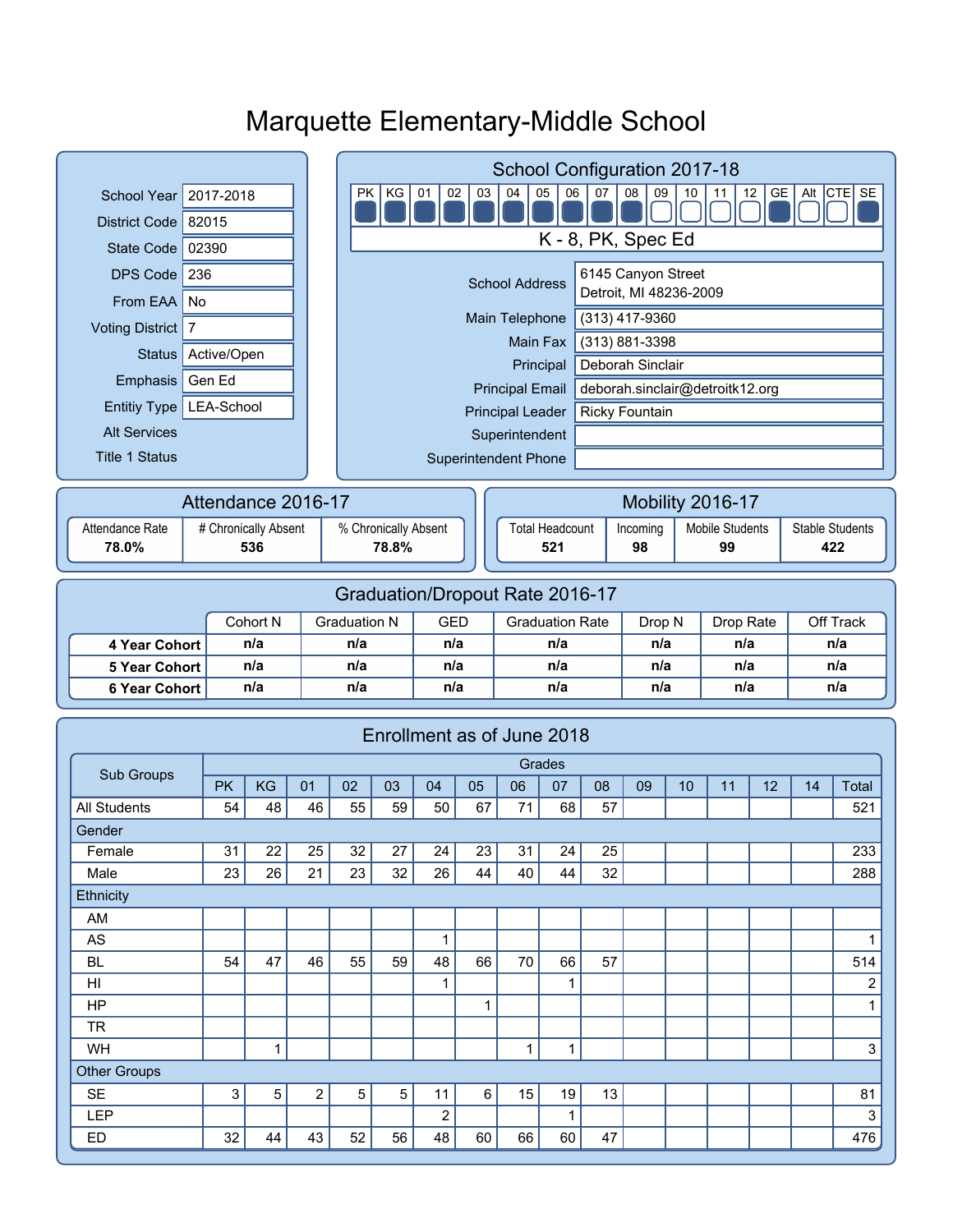#### M-Step 2016-17 Proficiency Not Proficient Partially Proficient  $\Box$  Proficient  $0.0\%$  12.0% 24.0% 36.0% 48.0% 60.0% 72.0% 84.0% 96.0% 108.0%  $191.7%$ Social Studies - Grade 08 38  $0.0%$ 86.0% Social Studies - Grade 05  $14.0%$  $0.0%$  $\blacksquare$  98.4% Science - Grade 07 0.0%  $\blacksquare$ 1.6% 100.0% Science - Grade 04 0.0%  $0.0%$ ■96.7% Mathematics - Grade 08 3.3%  $0.0%$ 88.9% Mathematics - Grade 07  $9.5%$  $1.6%$  $193.5%$ Mathematics - Grade 06  $|6.5%$ Subject and Grade  $0.0%$  $95.0\%$ Mathematics - Grade 05 3.3% ■1.7% ■95.5% Mathematics - Grade 04 4.5%  $0.0%$ 95.7% Mathematics - Grade 03 4.3%  $0.0%$ 87.9% English - Grade 08  $\blacksquare$  12.1%  $0.0%$ 87.7% English - Grade 07 10.8% 74.2% 22.6% English - Grade 06  $\blacksquare$  3.2% 96.6% English - Grade 05 1.7%<br>1.7% ■92.8% English - Grade 04 5.8% ■1.4% 95.7% English - Grade  $03$  4.3%  $0.0%$ 0.0% 12.0% 24.0% 36.0% 48.0% 60.0% 72.0% 84.0% 96.0% 108.0% Student Count

## Marquette Elementary-Middle School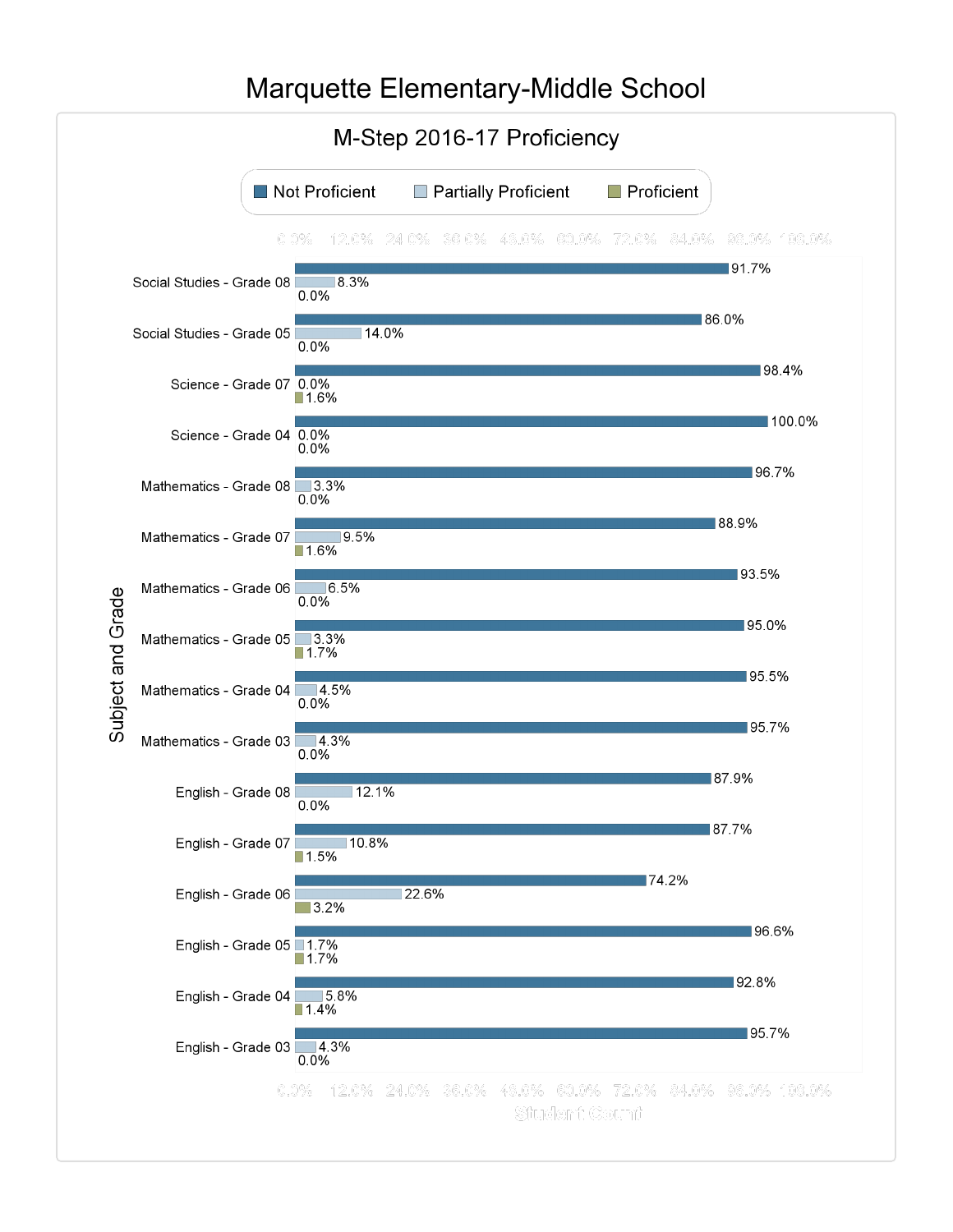# Marquette Elementary-Middle School

NWEA MAP Spring 2017 - Average RIT Score

National Norm